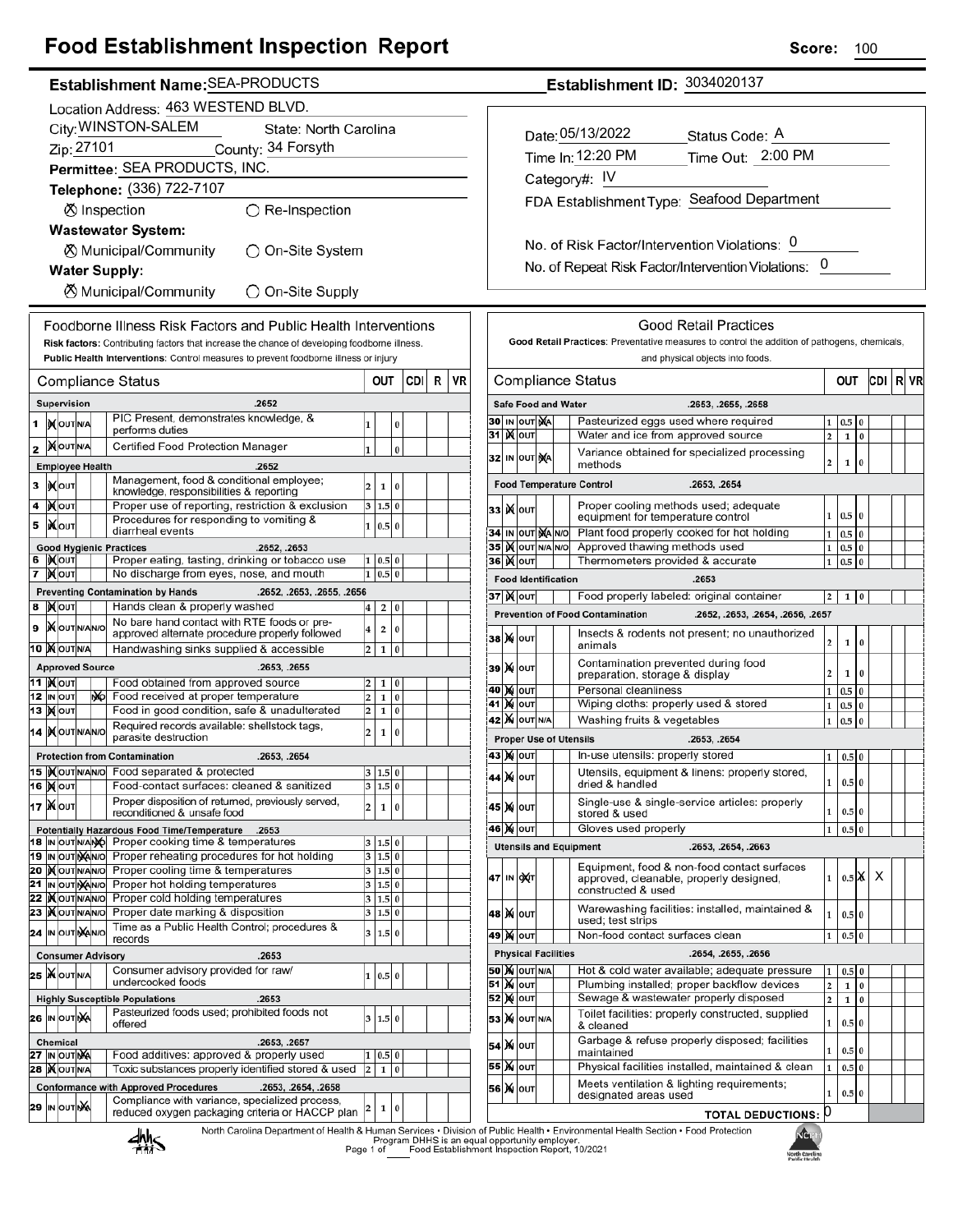# Comment Addendum to Food Establishment Inspection Report

| Establishment Name: SEA-PRODUCTS                                                                                            | Establishment ID: 3034020137                                                                                              |  |  |  |  |
|-----------------------------------------------------------------------------------------------------------------------------|---------------------------------------------------------------------------------------------------------------------------|--|--|--|--|
| Location Address: 463 WESTEND BLVD.<br>City: WINSTON-SALEM<br>State:NC                                                      | Date: 05/13/2022<br>$ \mathsf{X} $ Inspection $\Box$ Re-Inspection<br> X <br>Comment Addendum Attached?<br>Status Code: A |  |  |  |  |
| County: 34 Forsyth<br>Zip: 27101                                                                                            | Water sample taken? $\Box$ Yes $\Box$ No<br>Category #: $IV$                                                              |  |  |  |  |
| Wastewater System: X Municipal/Community   On-Site System<br>Water Supply:<br><b>x</b> Municipal/Community □ On-Site System | Email 1:seaproducts463@bellsouth.net<br>Email 2:<br>Email $3:$                                                            |  |  |  |  |
| Permittee: SEA PRODUCTS, INC.                                                                                               |                                                                                                                           |  |  |  |  |
| Telephone: (336) 722-7107                                                                                                   |                                                                                                                           |  |  |  |  |
| Tamnaratura Ahearvatione                                                                                                    |                                                                                                                           |  |  |  |  |

|                                  |                                               |                             | <b>I GITIDEI QUILE ODSEI VALIOITS</b> |                                                                  |          |      |
|----------------------------------|-----------------------------------------------|-----------------------------|---------------------------------------|------------------------------------------------------------------|----------|------|
|                                  |                                               |                             |                                       | Effective January 1, 2019 Cold Holding is now 41 degrees or less |          |      |
| Item<br>ServSafe                 | Location<br>Pedro Martinez-Medina 10-7-<br>24 | Temp Item<br>0 <sub>0</sub> | Location                              | Temp Item                                                        | Location | Temp |
| Hot water                        | 2 compartment sink                            | 138                         |                                       |                                                                  |          |      |
| Chlorine sanitizer               | Bottle - ppm                                  | 100                         |                                       |                                                                  |          |      |
| Shrimp pasta salad Cooling 12:44 |                                               | 55                          |                                       |                                                                  |          |      |
| Shrimp                           | Cooling 12:44                                 | 73                          |                                       |                                                                  |          |      |
| Shrimp pasta salad Cooling 12:56 |                                               | 52                          |                                       |                                                                  |          |      |
| Shrimp                           | Cooling 12:56                                 | 65                          |                                       |                                                                  |          |      |
| Ambient                          | Walk-in cooler                                | 39                          |                                       |                                                                  |          |      |
| Slaw                             | Retail                                        | 35                          |                                       |                                                                  |          |      |
| Shrimp pasta salad Retail        |                                               | 33                          |                                       |                                                                  |          |      |
| Seasame noodles                  | Retail                                        | 37                          |                                       |                                                                  |          |      |
| Shellfish cocktail               | Retail                                        | 38                          |                                       |                                                                  |          |      |
| Mango salsa                      | Retail                                        | 39                          |                                       |                                                                  |          |      |
| Stuffed salmon                   | Fish display                                  | 37                          |                                       |                                                                  |          |      |
| Whipping cream                   | Upright cooler                                | 40                          |                                       |                                                                  |          |      |
| Carrots                          | Final                                         | 179                         |                                       |                                                                  |          |      |
| Oysters                          | <b>VA 724 SS</b>                              | $00\,$                      |                                       |                                                                  |          |      |
| Mussels                          | MA 3257 SS                                    | $00\,$                      |                                       |                                                                  |          |      |
| Clams                            | VA 1439 SS                                    | 00                          |                                       |                                                                  |          |      |
|                                  |                                               |                             |                                       |                                                                  |          |      |

| Person in Charge (Print & Sign):                                                                                     | First        | Last                                                                                                                   | Redro Martinez Modina                                              |  |  |
|----------------------------------------------------------------------------------------------------------------------|--------------|------------------------------------------------------------------------------------------------------------------------|--------------------------------------------------------------------|--|--|
|                                                                                                                      | First        | Last                                                                                                                   | Christy Wartley BENG                                               |  |  |
| Regulatory Authority (Print & Sign): Christy                                                                         |              | Whitley                                                                                                                |                                                                    |  |  |
| REHS ID: 2610 - Whitley, Christy                                                                                     |              |                                                                                                                        | Verification Required Date:                                        |  |  |
| REHS Contact Phone Number: (336) 703-3157<br>North Carolina Department of Health & Human Services<br>$\frac{dh}{dh}$ | Page 1 of __ | ● Division of Public Health<br>DHHS is an equal opportunity employer.<br>Food Establishment Inspection Report, 10/2021 | • Food Protection Program<br><b>e</b> Environmental Health Section |  |  |